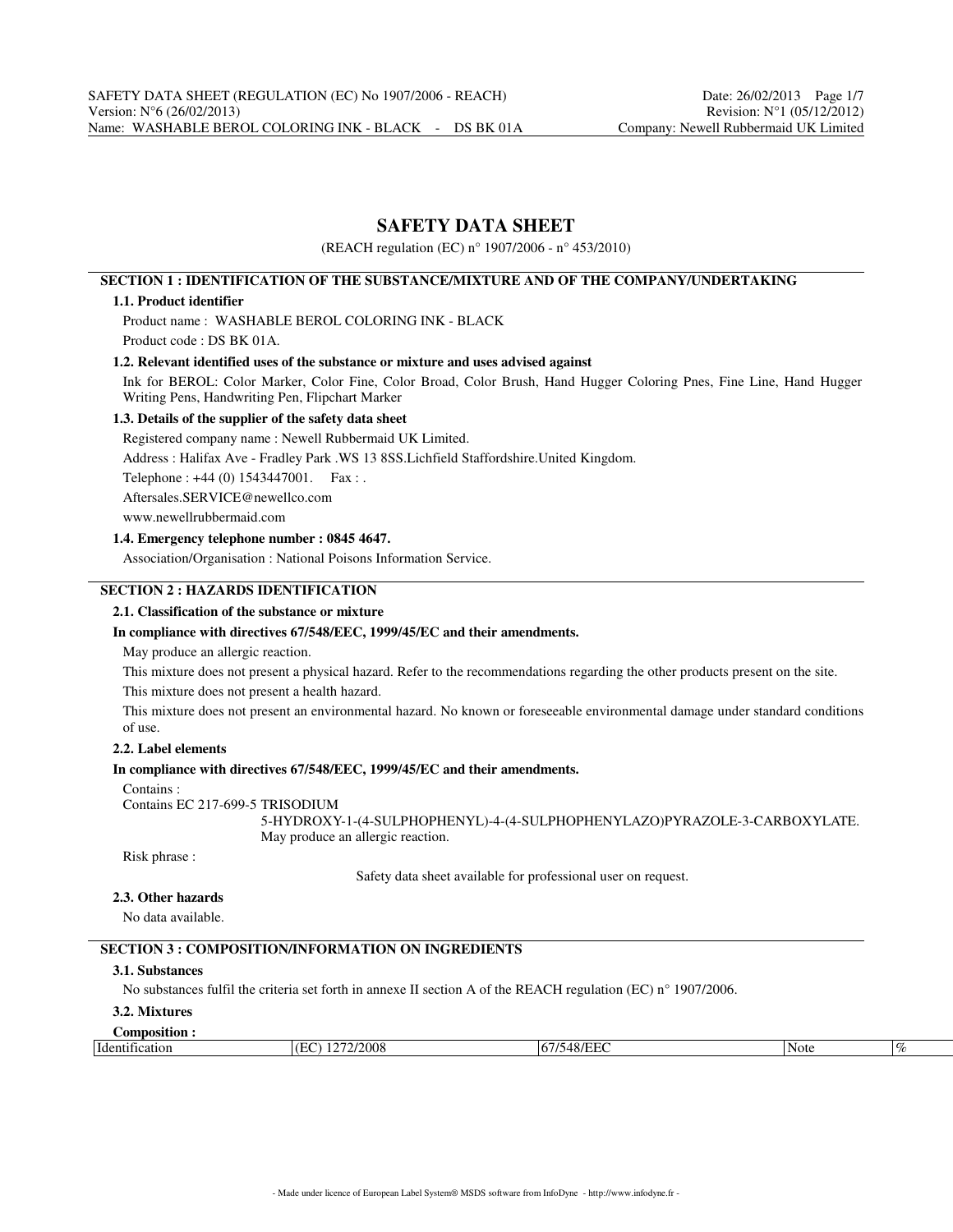| $CAS: 57-55-6$    | MONOPROPYLENE GLYCOL                         |               | $10 \le x \% < 25$  |
|-------------------|----------------------------------------------|---------------|---------------------|
| EC: 200-338-0     |                                              |               |                     |
| $ CAS: 56-81-5$   | <b>GLYCERIN</b>                              |               | $2.5 \le x \% < 10$ |
| EC: 200-289-5     |                                              |               |                     |
| $ CAS: 3567-69-9$ | C.I. ACID RED 14                             | GHS07, Wng    | $2.5 \le x \% < 10$ |
| EC: 222-657-4     |                                              | Xi            |                     |
|                   |                                              | H:315-319-335 |                     |
|                   |                                              | R: 36/37/38   |                     |
| CAS: 2783-94-0    | <b>DISODIUM</b>                              | GHS07, Wng    | $0 \le x \% < 2.5$  |
| EC: 220-491-7     | 6-HYDROXY-5-[(4-SULPHONATOPHE   Xi           |               |                     |
|                   | NYL)AZO]NAPHTHALENE-2-SULPHO   H:315-319-335 |               |                     |
|                   | <b>NATE</b>                                  | R: 36/37/38   |                     |
| CAS: 1934-21-0    | <b>TRISODIUM</b>                             | GHS08, Dgr    | $0 \le x \% < 2.5$  |
| EC: 217-699-5     | 5-HYDROXY-1-(4-SULPHOPHENYL)-4-Xn            |               |                     |
|                   | (4-SULPHOPHENYLAZO)PYRAZOLE-3H:317-334       |               |                     |
|                   | -CARBOXYLATE                                 | R: 42/43      |                     |

## **SECTION 4 : FIRST AID MEASURES**

As a general rule, in case of doubt or if symptoms persist, always call a doctor.

NEVER induce swallowing by an unconscious person.

### **4.1. Description of first aid measures**

### **In the event of swallowing :**

Seek medical attention, showing the label.

### **4.2. Most important symptoms and effects, both acute and delayed**

No data available.

## **4.3. Indication of any immediate medical attention and special treatment needed**

No data available.

## **SECTION 5 : FIREFIGHTING MEASURES**

Non-flammable.

## **5.1. Extinguishing media**

### **5.2. Special hazards arising from the substance or mixture**

A fire will often produce a thick black smoke. Exposure to decomposition products may be hazardous to health.

Do not breathe in smoke.

In the event of a fire, the following may be formed :

- carbon monoxide (CO)

- carbon dioxide (CO2)

### **5.3. Advice for firefighters**

No data available.

# **SECTION 6 : ACCIDENTAL RELEASE MEASURES**

#### **6.1. Personal precautions, protective equipment and emergency procedures**

Consult the safety measures listed under headings 7 and 8.

### **For fire-fighters**

Fire-fighters will be equipped with suitable personal protective equipment (See section 8).

### **6.2. Environmental precautions**

Contain and control the leaks or spills with non-combustible absorbent materials such as sand, earth, vermiculite, diatomaceous earth in drums for waste disposal.

Prevent any material from entering drains or waterways.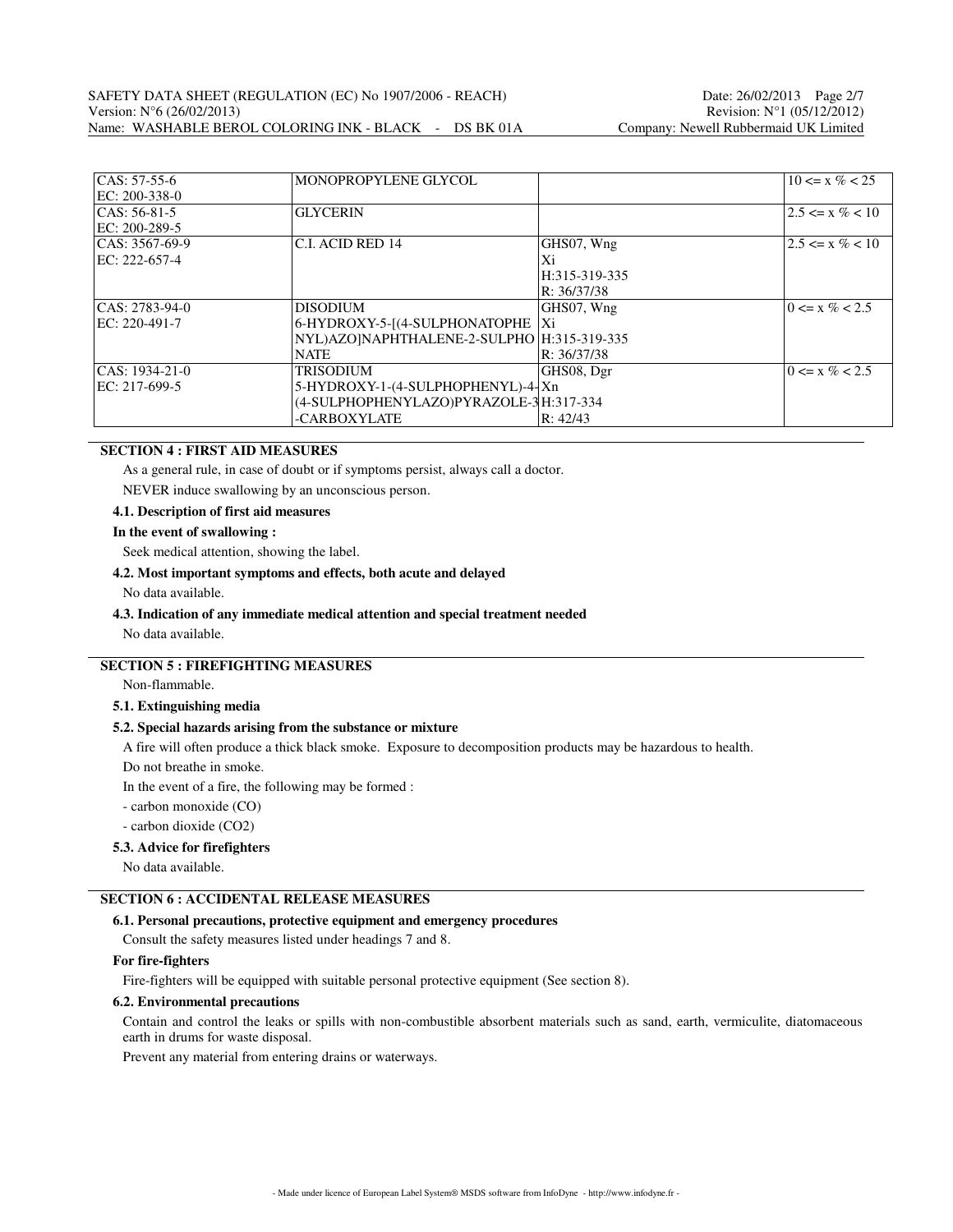### **6.3. Methods and material for containment and cleaning up**

Clean preferably with a detergent, do not use solvents.

## **6.4. Reference to other sections**

No data available.

# **SECTION 7 : HANDLING AND STORAGE**

Requirements relating to storage premises apply to all facilities where the mixture is handled.

#### **7.1. Precautions for safe handling**

Always wash hands after handling.

#### **Fire prevention :**

Prevent access by unauthorised personnel.

### **Recommended equipment and procedures :**

For personal protection, see section 8.

Observe precautions stated on label and also industrial safety regulations.

### **Prohibited equipment and procedures :**

No smoking, eating or drinking in areas where the mixture is used.

### **7.2. Conditions for safe storage, including any incompatibilities**

No data available.

### **Packaging**

Always keep in packaging made of an identical material to the original.

### **7.3. Specific end use(s)**

No data available.

## **SECTION 8 : EXPOSURE CONTROLS/PERSONAL PROTECTION**

### **8.1. Control parameters**

#### **Occupational exposure limits :**

- ACGIH TLV (American Conference of Governmental Industrial Hygienists, Threshold Limit Values, 2010) :

| <b>CAS</b>                                               | TWA :                    | STEL:                        | Ceiling: | Definition :         | Criteria :               |         |
|----------------------------------------------------------|--------------------------|------------------------------|----------|----------------------|--------------------------|---------|
| $56 - 81 - 5$                                            | $10 \text{ mg/m}$        | $\overline{\phantom{a}}$     |          |                      | $\overline{\phantom{0}}$ |         |
| - France (INRS - ED984 : 2008) :                         |                          |                              |          |                      |                          |         |
| <b>CAS</b>                                               | $VME-ppm$ :              | $VME-mg/m3$ : $VLE-ppm$ :    |          | $VLE-mg/m3$ : Notes: |                          | TMP No: |
| $56 - 81 - 5$                                            | $\overline{\phantom{a}}$ | 10                           |          |                      |                          |         |
| - UK / WEL (Workplace exposure limits, EH40/2005, 2007): |                          |                              |          |                      |                          |         |
| <b>CAS</b>                                               | TWA :                    | STEL:                        | Ceiling: | Definition :         | Criteria :               |         |
| $57 - 55 - 6$                                            | $150$ ppm                | $\qquad \qquad \blacksquare$ |          |                      |                          |         |
| $56 - 81 - 5$                                            | $10 \text{ mg/m}$        | $\overline{\phantom{a}}$     |          |                      | $\overline{\phantom{0}}$ |         |

### **8.2. Exposure controls**

#### **Personal protection measures, such as personal protective equipment**

Use personal protective equipment that is clean and has been properly maintained.

Store personal protective equipment in a clean place, away from the work area.

Never eat, drink or smoke during use. Remove and wash contaminated clothing before re-using. Ensure that there is adequate ventilation, especially in confined areas.

### **- Eye / face protection**

Avoid contact with eyes.

Use eye protectors designed to protect against liquid splashes

Before handling, wear safety goggles in accordance with standard EN166.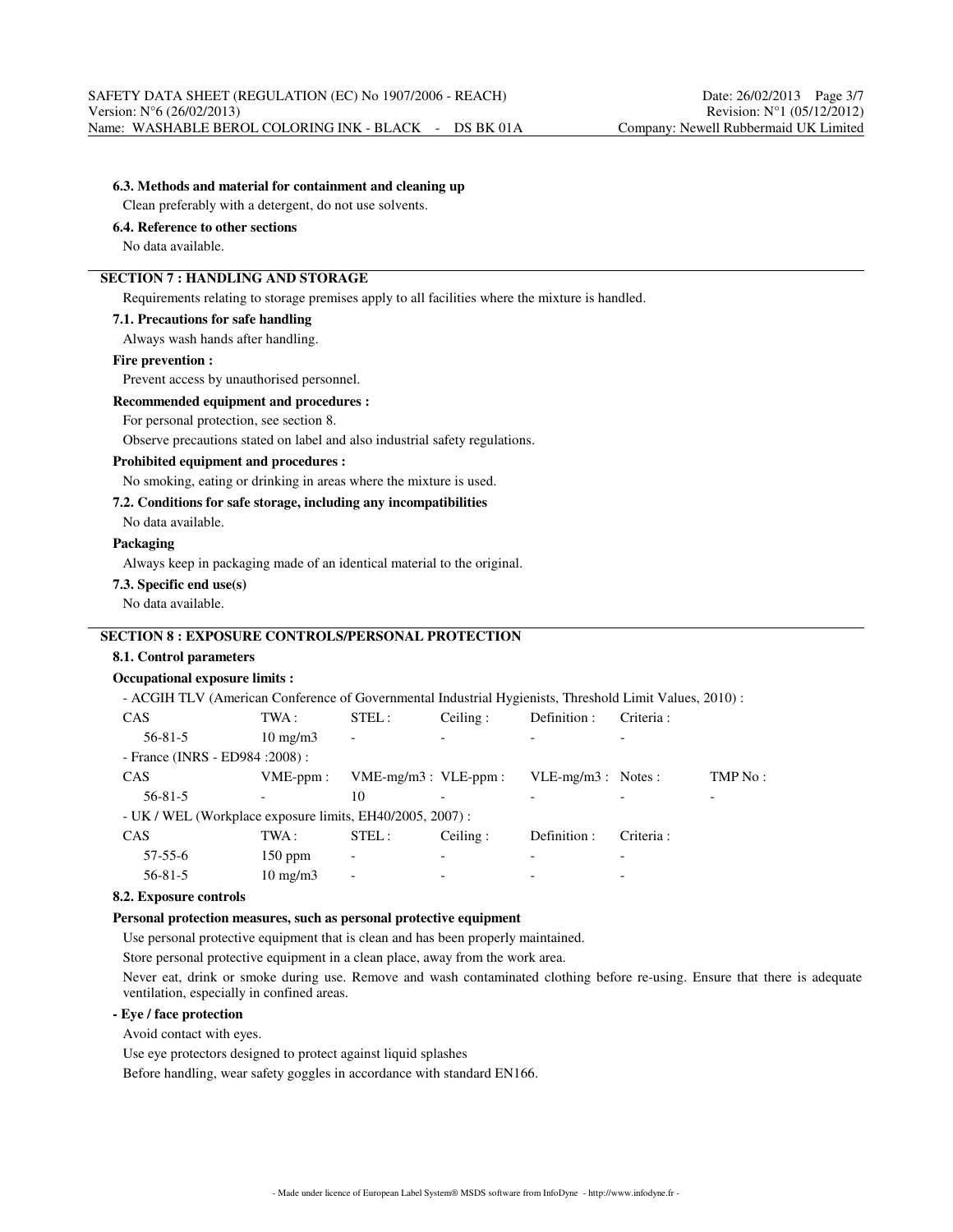# **- Hand protection**

Wear suitable protective gloves in the event of prolonged or repeated skin contact. Type of gloves recommended :

- Natural latex

### **- Body protection**

Work clothing worn by personnel shall be laundered regularly. After contact with the product, all parts of the body that have been soiled must be washed.

# **SECTION 9 : PHYSICAL AND CHEMICAL PROPERTIES**

# **9.1. Information on basic physical and chemical properties General information :** Physical state : fluid liquid. **Important health, safety and environmental information** pH : Not stated. slightly basic. Boiling point/boiling range : not relevant. Flash point interval : not relevant. Vapour pressure : Below 110 kPa (1.10 bar). Density : 1.07 - 1.10 Water solubility : Soluble. Viscosity :  $3.0 - 4.0$ Melting point/melting range : not relevant. Self-ignition temperature : not relevant. Decomposition point/decomposition range : not relevant. **9.2. Other information**

No data available.

# **SECTION 10 : STABILITY AND REACTIVITY**

### **10.1. Reactivity**

No data available.

### **10.2. Chemical stability**

This mixture is stable under the recommended handling and storage conditions in section 7.

### **10.3. Possibility of hazardous reactions**

No data available.

## **10.4. Conditions to avoid**

## **10.5. Incompatible materials**

## **10.6. Hazardous decomposition products**

The thermal decomposition may release/form :

- carbon monoxide (CO)
- carbon dioxide (CO2)

# **SECTION 11 : TOXICOLOGICAL INFORMATION**

# **11.1. Information on toxicological effects**

No data available.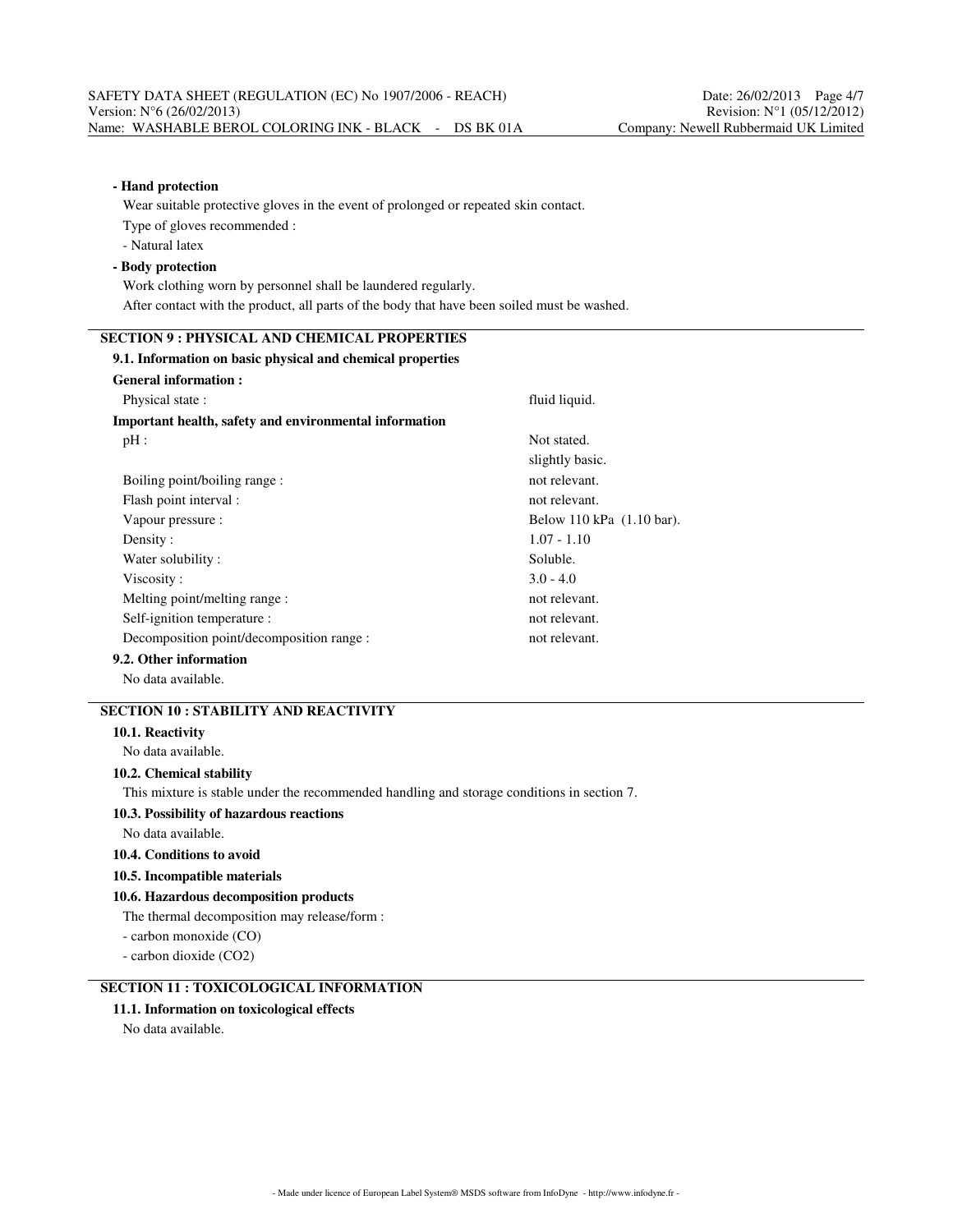## **11.1.1. Substances**

### **Acute toxicity :**

GLYCERIN (CAS: 56-81-5) Oral route :

| ULI ULIAIN (UAS. 30-01-3)                           |                                         |
|-----------------------------------------------------|-----------------------------------------|
| Oral route :                                        | $DL50 > 12600$ mg/kg<br>Species : Rat   |
| Dermal route:                                       | $DL50 > 1000$ mg/kg<br>Species : Rabbit |
| MONOPROPYLENE GLYCOL (CAS: 57-55-6)<br>Oral route : | $DL50 = 20000$ mg/kg<br>Species : Rat   |

Species : Rat Dermal route :  $DL50 = 20800$  mg/kg

Species : Rabbit

## **11.1.2. Mixture**

### **Respiratory or skin sensitisation :**

Contains at least one sensitising substance. May cause an allergic reaction.

### **Monograph(s) from the IARC (International Agency for Research on Cancer) :**

CAS 3844-45-9 : IARC Group 3 : The agent is not classifiable as to its carcinogenicity to humans. CAS 3567-69-9 : IARC Group 3 : The agent is not classifiable as to its carcinogenicity to humans. CAS 2783-94-0 : IARC Group 3 : The agent is not classifiable as to its carcinogenicity to humans.

## **SECTION 12 : ECOLOGICAL INFORMATION**

# **12.1. Toxicity**

|  | 12.1.1. Substances |
|--|--------------------|
|--|--------------------|

| Substances classified as category 1 acute toxicity: |                                                                                     |
|-----------------------------------------------------|-------------------------------------------------------------------------------------|
| GLYCERIN (CAS: 56-81-5)                             |                                                                                     |
| Fish toxicity:                                      | Duration of exposure : 96 h<br>$CL50 = 54000$ mg/l<br>Species : Oncorhynchus mykiss |
| Crustacean toxicity:                                | Duration of exposure : 48 h<br>$CE50 > 10000$ mg/l<br>Species : Daphnia magna       |
| Algae toxicity:                                     | Duration of exposure : 72 h<br>$CEr50 > 2900$ mg/l                                  |
| MONOPROPYLENE GLYCOL (CAS: 57-55-6)                 |                                                                                     |
| Fish toxicity:                                      | Duration of exposure : 96 h<br>$CL50 > 4600$ mg/l                                   |
| Crustacean toxicity:                                | Duration of exposure : 48 h<br>CE50 4850 mg/l                                       |
|                                                     |                                                                                     |

# **12.1.2. Mixtures**

No aquatic toxicity data available for the mixture.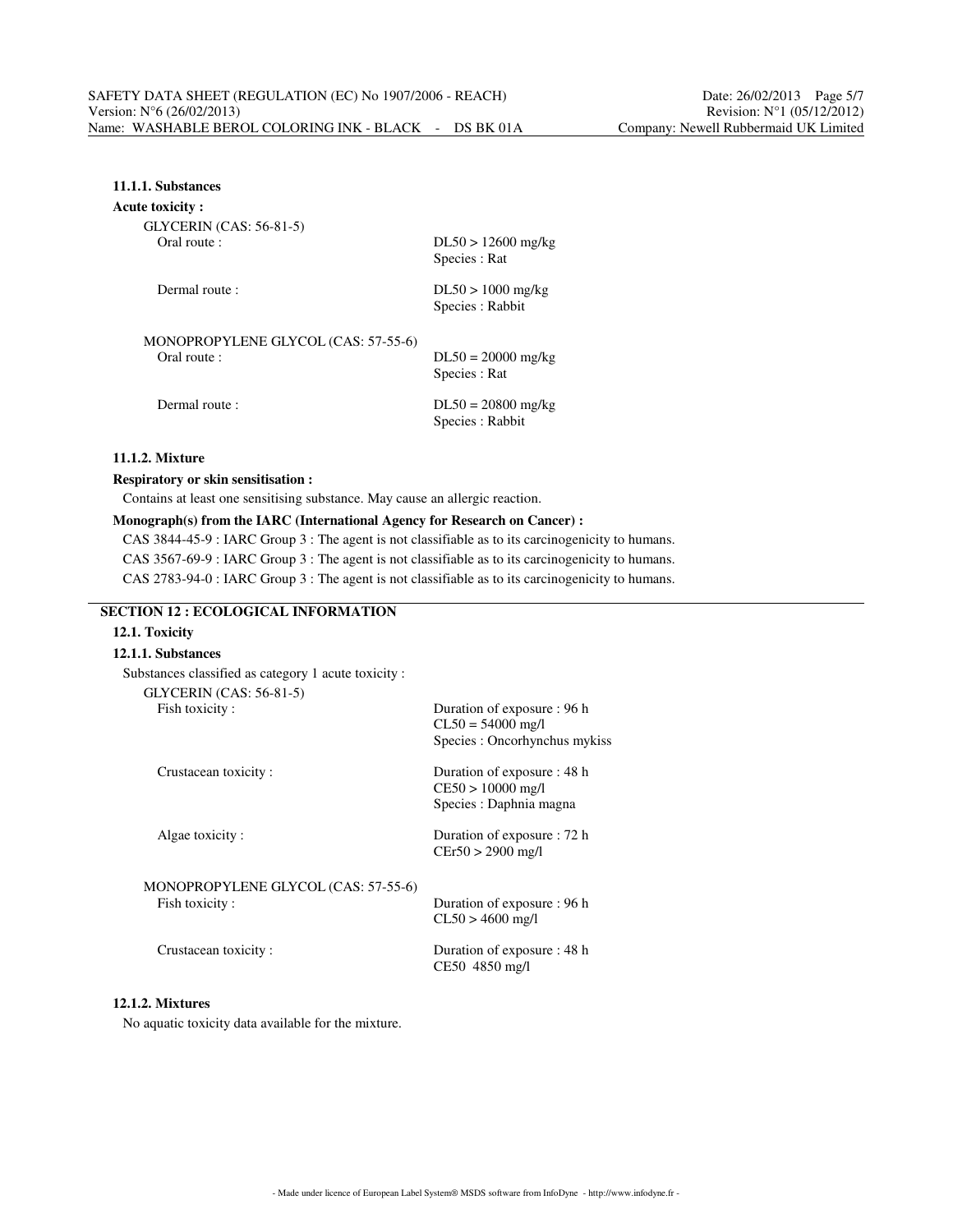### **12.2. Persistence and degradability**

No data available.

### **12.3. Bioaccumulative potential**

No data available.

### **12.4. Mobility in soil**

No data available.

## **12.5. Results of PBT and vPvB assessment** No data available.

**12.6. Other adverse effects**

No data available.

### **German regulations concerning the classification of hazards for water (WGK) :**

WGK 1 (VwVwS vom 27/07/2005, KBws) : Slightly hazardous for water.

# **SECTION 13 : DISPOSAL CONSIDERATIONS**

Proper waste management of the mixture and/or its container must be determined in accordance with Directive 2008/98/EC.

### **13.1. Waste treatment methods**

Do not pour into drains or waterways.

### **Waste :**

Waste management is carried out without endangering human health, without harming the environment and, in particular without risk to water, air, soil, plants or animals.

Recycle or dispose of waste in compliance with current legislation, preferably via a certified collector or company.

Do not contaminate the ground or water with waste, do not dispose of waste into the environment.

### **Soiled packaging :**

Empty container completely. Keep label(s) on container.

Give to a certified disposal contractor.

### **SECTION 14 : TRANSPORT INFORMATION**

Exempt from transport classification and labelling.

Transport product in compliance with provisions of the ADR for road, RID for rail, IMDG for sea and ICAO/IATA for air transport (ADR 2011 - IMDG 2010 - ICAO/IATA 2012).

## **SECTION 15 : REGULATORY INFORMATION**

### **15.1. Safety, health and environmental regulations/legislation specific for the substance or mixture**

**- Particular provisions :**

No data available.

**- German regulations concerning the classification of hazards for water (WGK) :** Germany : WGK 1 (VwVwS vom 27/07/2005, KBws)

### **15.2. Chemical safety assessment**

No data available.